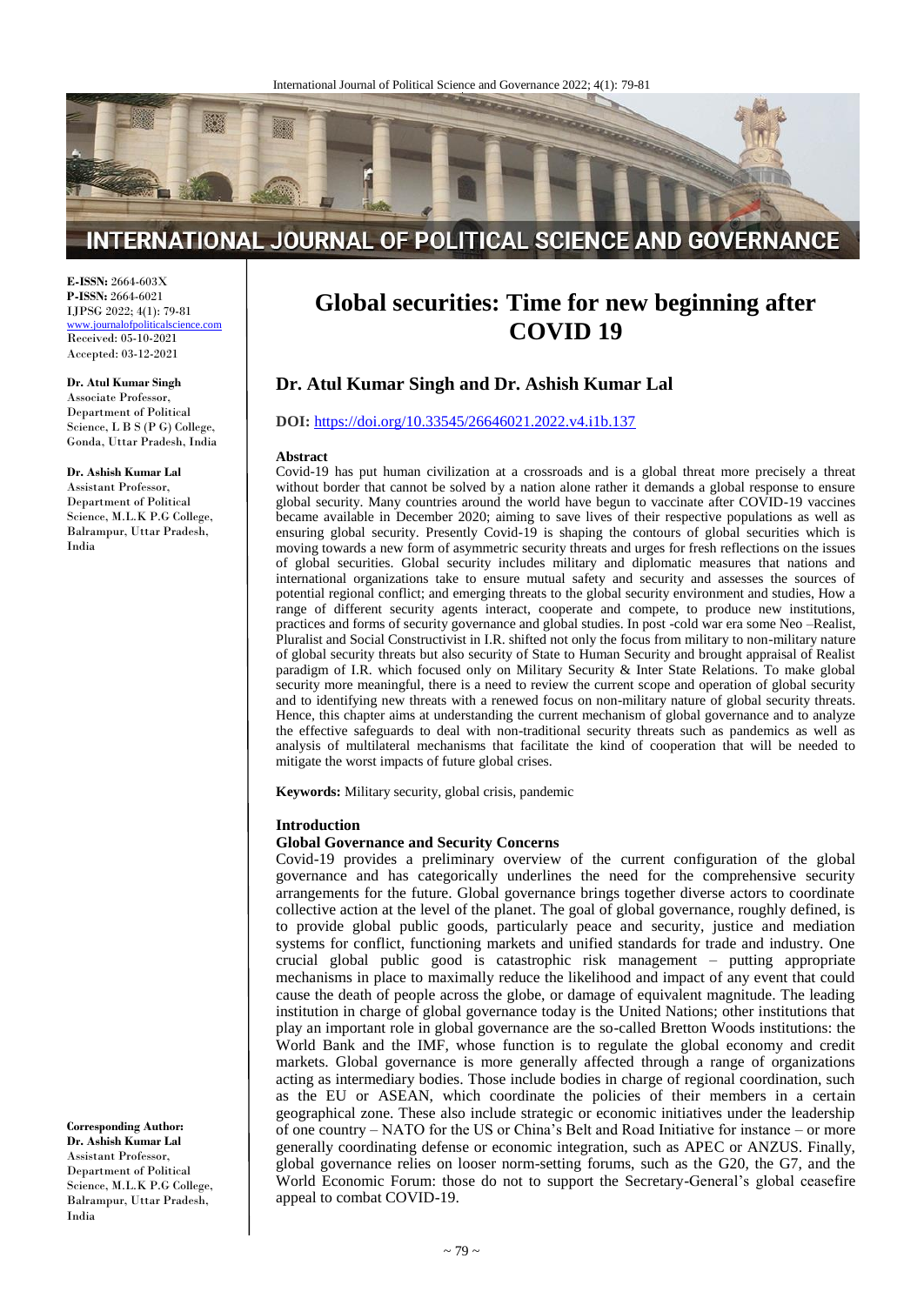Under-Secretary-General for Political and Peace building Affairs Rosemary DiCarlo recalled these wide-ranging impacts of COVID-19, which she said "highlight the magnitude of the challenge of conflict prevention that lies before us". In another meeting of 24 September, the Security Council held a summit-level debate on "global governance after COVID-19" via videoconference. This pandemic may trigger instability, particularly in conflictaffected or post conflict countries, exacerbate security, social and economic crises, and in turn heighten sociopolitical unrest and pandemic's aggravation of political and human rights drivers of conflict and the risks posed by its socio-economic disruption. Hence, the current pandemic has exposed the weaknesses of the multilateral system. The pandemic "reinforces the notion that collective action is vital" and that after the crisis there will be a need for a "renewed commitment to true and inclusive multilateralism" to address global problems. Addressing the General Assembly yesterday, Secretary-General Guterres echoed this sentiment, underscoring that current challenges and fragilities require more international cooperation while appealing "for a stepped-up international effort—led by the Security Council" to achieve a global ceasefire by the end of the year. Presently nation states are in collective security arrangements and League of Nation and U.N. are its example, collective security arrangement works on the principle of -'your threat is my threat'? Mechanism of collective security was established by victor states in the end of first world war, A league of Nation was established which played important role till 1939, however world war - II failed it. After Second World War, the victor states again got to-gather to form collective security arrangement under United Nations to prevent wars. Pandemic has highlighted the failed roles of international organization like W.H.O and U.N. was unsuccessful to bring all the nations to a common platform, thus failing to do its primary role.

So, a paradigm shift will be visible in thinking about the collective security system and international organization. There will be shift from a Collective Security Arrangement to a more Individualistic approach in post-Covid times. The global geopolitical transition, the US hegemony is over to some extent, instead, the world is shifting to a new multipolar order with the US and China at its center as such there is need to restore and rebuild stable institutions and rules that acknowledge the changed context. There is a need to be more inclusive, representative and legitimate. The role of international mechanisms of cooperation (such as the G20), regional organizations, non-state actors – especially financial and philanthropic actors – will also need to be revised and elevated. The increasing dependency on the state for set up treaties, but offer spaces for gathering, discussing ideas, aligning policy and setting norms. This last category could be extended to multi-stakeholder institutions that aim to align global standards, for instance the Internet Engineering Taskforce (IETF) and the World Wide Web Consortium (W3C).

Covid-19 has exposed the treachery of our unequal and unsurprisingly divided world. Social Scientists have hurried to highlight, which is that world's global and national institutions are increasingly incapable of managing stresses to the system. In security council, on 9 September, 2020 a meeting on pandemic was held which laid emphasis on implementation of Resolution 2532 of security council which demanded a cessation of hostilities in all situations on

its agenda pandemic and people management; economic and social control and decision-making of what "normalcy" post-COVID-19 should look like, presents a new set of enquiries for analysts. While international best practices garner due credit, consistent efforts must also be made to monitor and identify destabilizing patterns of concerns for the international system [4].

## **New Threats: Strategic Implications**

COVID-19 has put additional stress on international relationships, especially those that were already strained before the pandemic hit, such as the US-China relationship. The way EU struggled to create a united front to combat this crisis is emerging as another basis for the future crisis in times ahead**.** In the current scenario, new threats are likely to appear inform of restrictive measures and tools which will be used both to fight Covid as well be continued to be used in post Covid times as well. These restrictive measures will challenge the traditional values such as freedom, democracy and religious practice, which when added to strong populist movements can increase pre-existing fractures of states. Hence, there will be an intensification of actions towards political exploitation of post-COVID crisis that will be legitimized through military and non-military means. The heightened China-US tensions, amid US criticism; pronouncements blaming China for the pandemic and announcement of its withdrawal from the World Health Organization (WHO) created a tensed environment, on the occasion of 9 September VTC, the US statement was particularly pointed, focusing on China's responsibility and on holding those responsible "accountable for their actions", and criticizing the WHO's "failures" including its lack of independence, transparency and accountability. Hence, in this current era of strategic geopolitical competition, a redistribution of military and political means of power will affect both Europe and the USA, quite possibly leading to a review of the global supply chains currently dominated by China. Some moves to attribute the causes of this crisis to China may increase tensions between major powers and may create rivalry and confrontation between them particularly when China has emerged as a common enemy. On 1 July 2020 – 111 days after the World Health Organization declared Covid-19 to be a global pandemic – the UN Security Council unanimously passed Resolution 2532. This is the first time that the Security Council has called for a general ceasefire and humanitarian pause in armed conflicts across the globe, recognizing that the unprecedented extent of the novel coronavirus pandemic and danger to maintenance of international peace and security", the Security Council demanded a general and immediate cessation of hostilities in all situations on its agenda, and supported the appeal of UN Secretary General Antonio Guterres for a global ceasefire 5 The pandemic has challenged the current notions of power. This challenge to power may lead to several internal conflict and regional instability. Traditional centers of power are showing signs of weakness as most of the great powers are likely to experience slower economic growth and this can diminish their level of ambition and military footprint in zones of their interest as well as reduce their power projection to zones of their influence.

## **Authoritarianism versus Democracy: Global Concerns**

Coronavirus pandemic has not only disrupted democracy